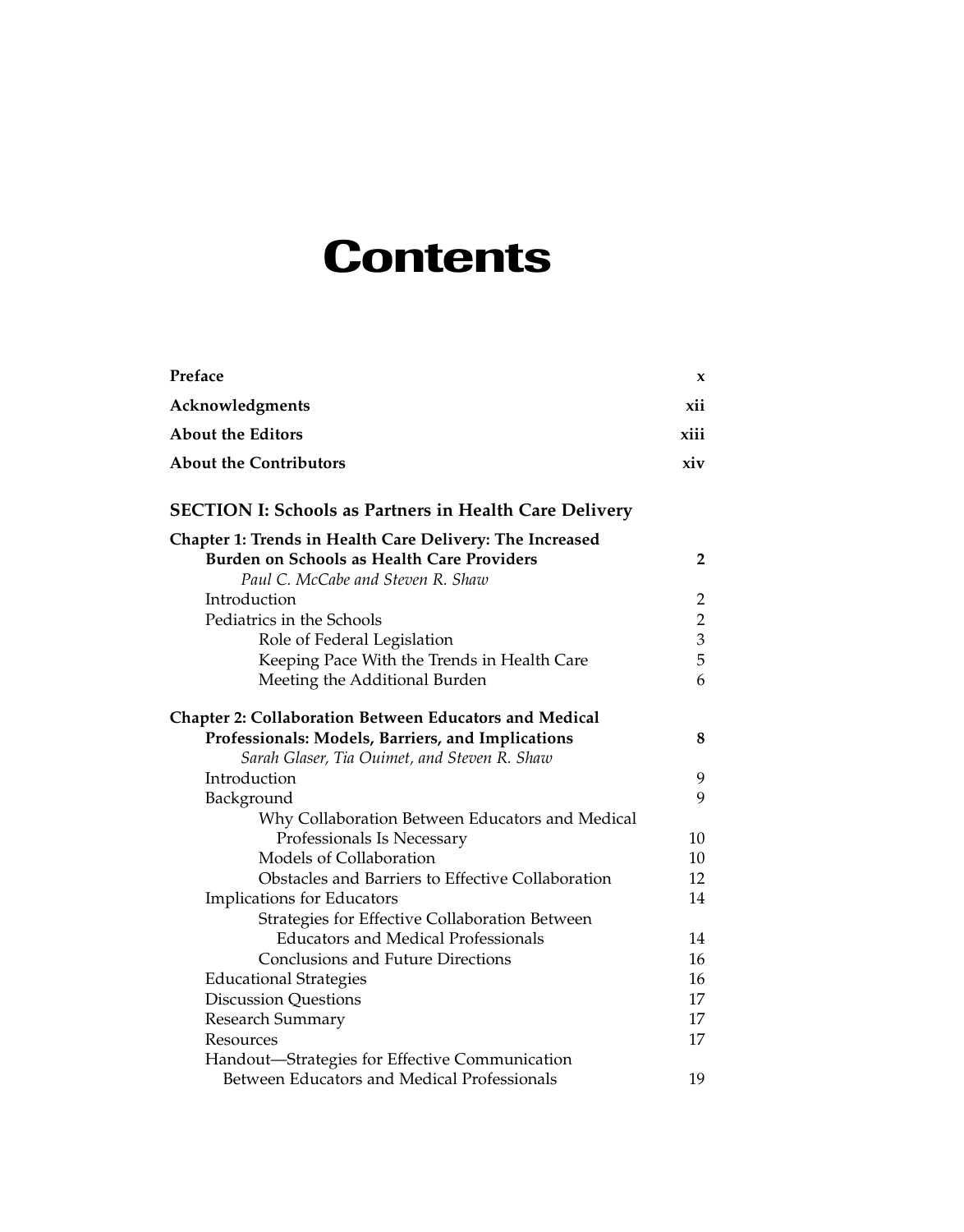## **SECTION II: Current Issues in Pediatric Disorders and Treatments**

| Chapter 3: Role of Otitis Media in Hearing Loss and             |    |
|-----------------------------------------------------------------|----|
| <b>Language Deficits</b>                                        | 22 |
| Amy Racanello and Paul C. McCabe                                |    |
| Introduction                                                    | 23 |
| Background                                                      | 23 |
| Disease Overview                                                | 23 |
| <b>Medical Treatment</b>                                        | 24 |
| Risk Factors for Developing Otitis Media                        | 24 |
| Otitis Media: Speech and Language Development                   | 25 |
| Implications for Educators                                      | 26 |
| <b>Student-Specific Strategies</b>                              | 27 |
| <b>General Classroom Strategies</b>                             | 27 |
| <b>Educational Strategies</b>                                   | 28 |
| <b>Discussion Questions</b>                                     | 28 |
| Research Summary                                                | 29 |
| Resources                                                       | 29 |
| Handout-Otitis Media                                            | 30 |
| <b>Chapter 4: Childhood Immunizations: The Power</b>            |    |
| of Misinformation                                               | 32 |
| Michelle Klein Brenner and Paul C. McCabe                       |    |
| Introduction                                                    | 33 |
| Background                                                      | 33 |
| Development of Vaccinations                                     | 33 |
| Opposition to Immunization                                      | 33 |
| Implications for Educators                                      | 38 |
| <b>Educational Strategies</b>                                   | 38 |
| <b>Discussion Questions</b>                                     | 39 |
| Research Summary                                                | 39 |
| Resources                                                       | 40 |
| Handout—Childhood Immunizations: Know the Facts                 | 41 |
|                                                                 |    |
| <b>Chapter 5: Shaken Baby Syndrome: Immediate and Long-Term</b> |    |
| <b>Consequences and Implications for Educators</b>              | 42 |
| Tiffany Folmer Lawrence and Paul C. McCabe                      |    |
| Introduction                                                    | 43 |
| Background                                                      | 43 |
| Prevalence and Risk Factors for Shaken Baby Syndrome            | 43 |
| Clinical Presentation of Shaken Baby Syndrome                   | 44 |
| Retinal Hemorrhages as Diagnostic Criteria for SBS              | 45 |
| Differential Diagnosis                                          | 46 |
| Prevention and Intervention                                     | 46 |
| Implications for Educators                                      | 47 |
| Conclusion                                                      | 49 |
| <b>Educational Strategies</b>                                   | 49 |
| <b>Discussion Questions</b>                                     | 49 |
| Research Summary                                                | 50 |
| Resources                                                       | 50 |
| Handout-Preventing Shaken Baby Syndrome                         | 51 |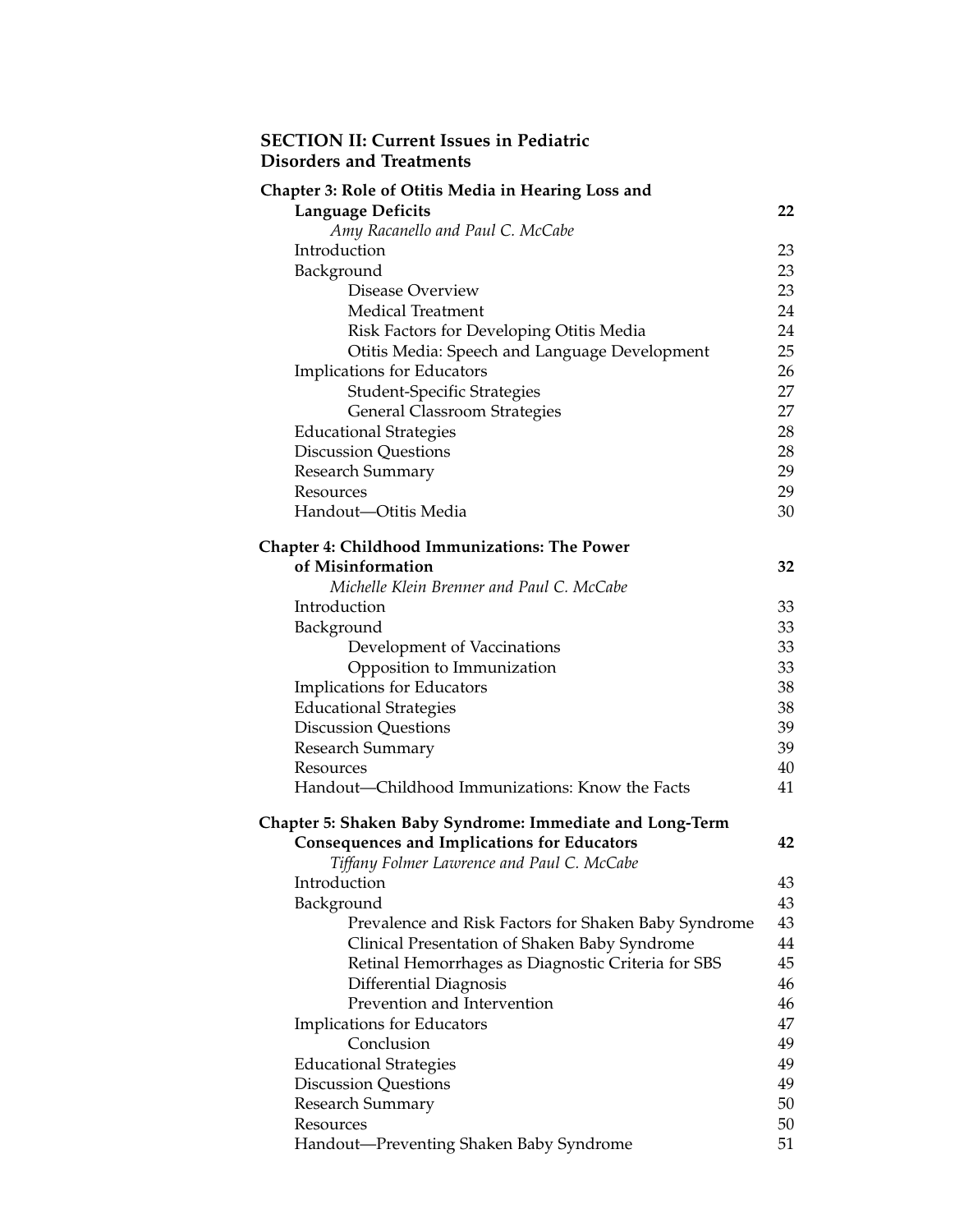| <b>Chapter 6: Assessment and Intervention for Sleep Problems</b> | 52 |
|------------------------------------------------------------------|----|
| Joseph A. Buckhalt and Mona El-Sheikh                            |    |
| Introduction                                                     | 53 |
| Background                                                       | 54 |
| Diagnostic Considerations for Sleep Disorders                    | 54 |
| Sleep and Heath Correlates                                       | 55 |
| <b>Adolescent Sleep Patterns</b>                                 | 56 |
| <b>Assessing Sleep Problems</b>                                  | 56 |
| Implications for Educators                                       | 57 |
| <b>Educational Strategies</b>                                    | 57 |
| <b>Discussion Questions</b>                                      | 58 |
| <b>Research Summary</b>                                          | 58 |
| Resources                                                        | 59 |
| Handout—Sleep Disorders                                          | 60 |
| <b>Chapter 7: Cognitive Effects of Childhood</b>                 |    |
| Leukemia Treatments                                              | 61 |
| Paul C. McCabe                                                   |    |
| Introduction                                                     | 62 |
| Background                                                       | 63 |
| Definition of Leukemia                                           | 63 |
| Etiology and Treatment                                           | 63 |
| Learning Outcomes                                                | 64 |
| <b>Attention and Memory</b>                                      | 65 |
| Cognitive Abilities                                              | 65 |
| <b>Gender Effects</b>                                            | 65 |
| Implications for Educators                                       | 66 |
| <b>Educational Strategies</b>                                    | 68 |
| <b>Discussion Questions</b>                                      | 68 |
| Research Summary                                                 | 69 |
| Resources                                                        | 69 |
| Handout—Cognitive Effects of Leukemia Treatments                 | 70 |
| <b>Chapter 8: An Overview of Pediatric Human</b>                 |    |
| <b>Immunodeficiency Virus (HIV)</b>                              | 72 |
| Sarah A. Bassin, W. Mark Posey, and Emily E. Powell              |    |
| Introduction                                                     | 73 |
| Background                                                       | 73 |
| Scope of the Problem                                             | 73 |
| Motor Development and Visual-Motor Effects of HIV                | 74 |
| Cognitive Effects                                                | 74 |
| Language Development                                             | 75 |
| <b>Executive Functioning</b>                                     | 75 |
| Psychosocial Adjustment                                          | 76 |
| Disclosure                                                       | 77 |
| Implications for Educators                                       | 78 |
| <b>Educational Strategies</b>                                    | 78 |
| <b>Discussion Questions</b>                                      | 78 |
| <b>Research Summary</b>                                          | 78 |
| Resources                                                        | 79 |
| Handout-Pediatric HIV                                            | 80 |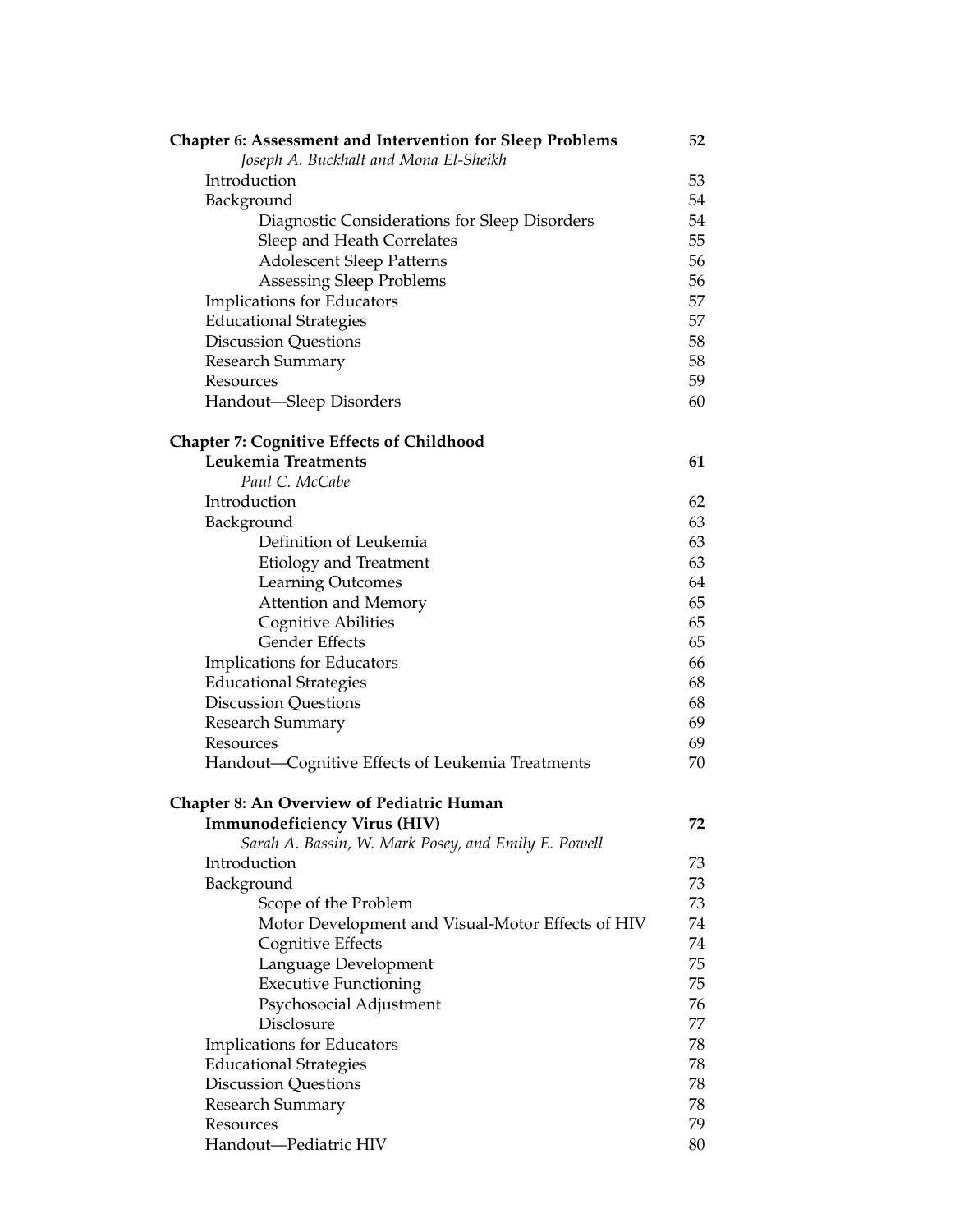| <b>Chapter 9: Bacterial Meningitis</b><br>Paul C. McCabe and Fallon Lattari       | 81  |
|-----------------------------------------------------------------------------------|-----|
| Introduction                                                                      | 82  |
| Background                                                                        | 82  |
| Pathogenesis                                                                      | 82  |
| Clinical Symptoms                                                                 | 83  |
| Neurological Effects                                                              | 84  |
| Diagnosis and Treatment                                                           | 85  |
| Epidemiology, Immunization, and Prevention                                        | 85  |
| Implications for Educators                                                        | 86  |
| <b>Educational Strategies</b>                                                     | 87  |
| <b>Discussion Questions</b>                                                       | 88  |
| <b>Research Summary</b>                                                           | 88  |
| Resources                                                                         | 89  |
| Handout-Information About Bacterial Meningitis                                    | 90  |
| <b>Chapter 10: Lyme Disease and Tick-Borne Infections: Causes</b>                 |     |
| and Physical and Neuropsychological Effects in Children                           | 91  |
| Ron Hamlen and Deborah S. Kliman                                                  |     |
| Introduction                                                                      | 92  |
| Background                                                                        | 92  |
| Infection Incidence and Risk                                                      | 93  |
| Diagnosis                                                                         | 93  |
| Neurological and Cognitive Deficits                                               | 94  |
| Developmental Delay, Attention Disorders,                                         |     |
| and Autism Spectrum Disorders                                                     | 95  |
| Depressive, Panic, and Aggressive Disorders                                       | 95  |
| Long-Term Outcomes                                                                | 96  |
| Implications for Educators                                                        | 96  |
| <b>Educational Strategies</b>                                                     | 97  |
| <b>Discussion Questions</b>                                                       | 98  |
| Research Summary                                                                  | 98  |
| Resources                                                                         | 98  |
| Handout-Pediatric Lyme Disease<br>and Associated Tick-Borne Infections            | 99  |
|                                                                                   |     |
| <b>SECTION III: Prevention and Wellness Intervention</b>                          |     |
| <b>Chapter 11: Childhood Obesity Prevention:</b><br><b>A Review for Educators</b> |     |
|                                                                                   | 102 |
| Jessica A. Hoffman and Laura Anderson<br>Introduction                             |     |
|                                                                                   | 103 |
| Background                                                                        | 103 |
| Child and Family Context                                                          | 104 |
| The Community                                                                     | 105 |
| The School                                                                        | 105 |
| Family, Community, and School:                                                    |     |
| Healthy Weight Facilitated                                                        | 107 |
| <b>Educational Strategies</b>                                                     | 107 |
| <b>Discussion Questions</b>                                                       | 108 |
| Research Summary                                                                  | 109 |